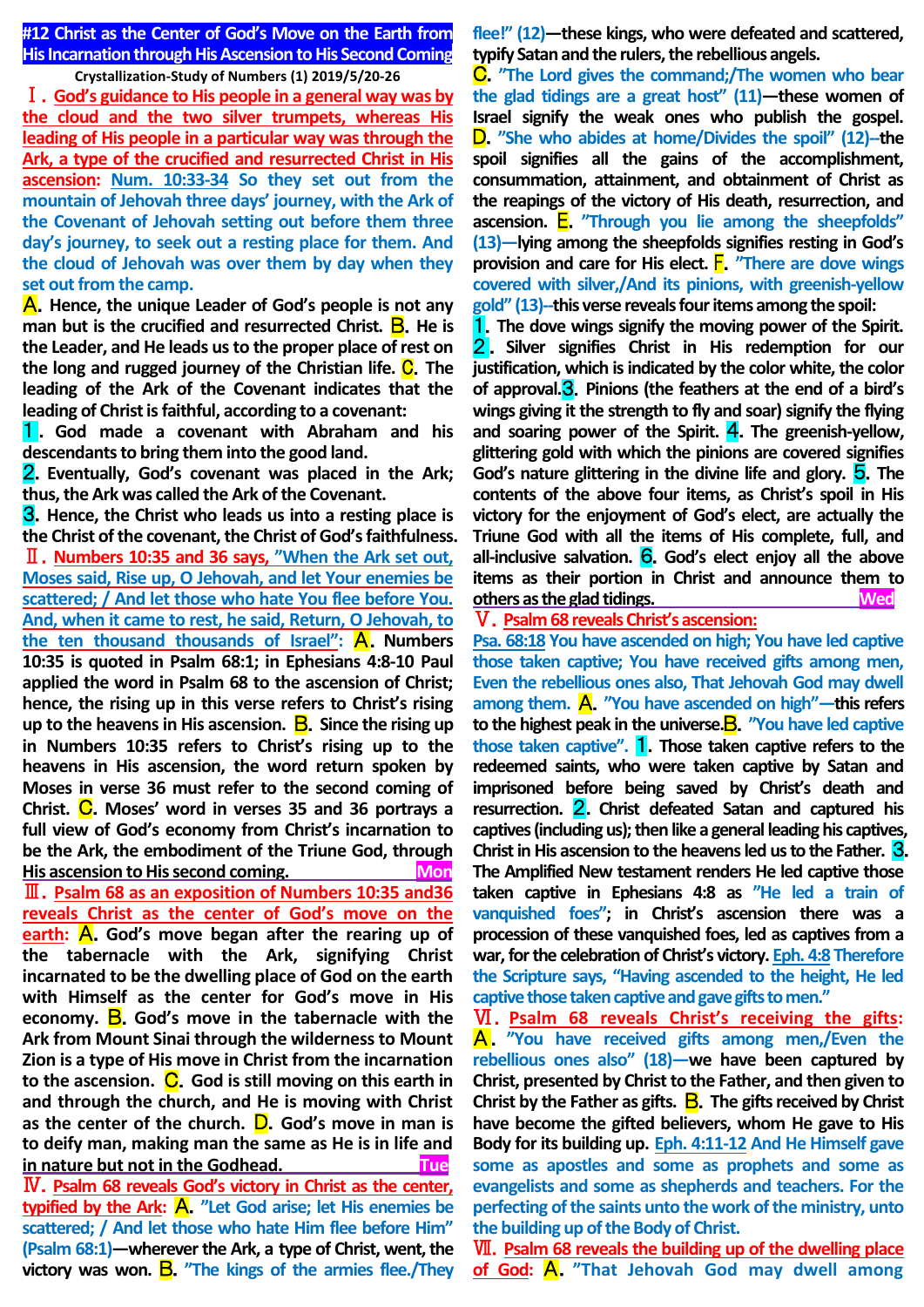**them" (18)--the gifts as the gifted persons, the believers in Christ, are built together to be the dwelling place of God; this dwelling place signifies the church, the Body of Christ.** B.**"A Father to the orphans and a Judge for the widows/Is God in His holy habitation./God causes the solitary to dwell in a household;/He brings the prisoners forth into prosperity" (Psa. 68:5-6)—God's dwelling place is also the habitation of the believers (the needy, the solitary, and the bound ones).**C.**The "mountain on which God desires to dwell" (Psa. 68:16) is Mount Zion, the highest peak in the universe. Thus Thus** Ⅷ.**Psalm 68 reveals the enjoyment of God in His house:** A.**The enjoyment of God in His house comes after the building up of His dwelling place, the church.** B.**"Bless be the Lord, who day by day loads us with good;/God is our salvation. Selah" (Psa. 68:19)—the good here is the Triune God—the dove wings covered with silver and its pinions covered with**  greenish-yellow, glittering gold. C. "God is to us/A **God of deliverance,/And with Jehovah the Lord/Are the goings forth even from death" (Psa. 68:20)—when we enjoy God as our saving life, we escape death.** D.**In God's house we also enjoy His victory over the enemies.**

Ⅸ.**Psalm 68 reveals the praising of God according to His New Testament economy:** A.**"They have seen Your goings, O God,/The goings of my God, my King, in the sanctuary" (Psa. 68:24)—they refers to the enemies, goings refers to God's activities, and the**  sanctuary signifies the church. **B** . "Singers go **before; players after;/In the midst of virgins sounding the tambourines" (Psa. 68:25)—virgins signifies the believers.** C . **"Bless God in the congregations,/Even Jehovah, O you who are of the fountain of Israel./There are little Benjamin, who rules them,/And the princes of Judah in their company,/The princes of Zebulun, the princes of Naphtali./Your God has commanded your strength; /Strengthen, O God, that which You have done for us". (Psa. 68:26-28)**

D.**In the praise rendered to God by His elect, there is portrayed a scenery in typology concerning God's New Testament economy in the accomplishment of God's redemption for His salvation by Christ and in the spreading of the glad tidings of Christ's accomplishment with the beautiful words of the gospel:** 1.**Psalm 68:27 speaks of "little Benjamin":**  a.**As the son of sorrows, Ben-oni, Benjamin typifies Christ, who, as the man of sorrows in His incarnation and human life on earth, accomplished God's eternal redemption for His full salvation.** b.**As the son of the right hand, Benjamin typifies Christ, who, as the Son of the right hand of God in His resurrection, victory, and ascension, ministers in the heavens to carry out the application of God's redemption for His salvation.** 2.**Psalm 68:27 speaks of "the princes of Judah":** a.**Judah typifies Christ as the victory for God's people (the lion with the power and the scepter) and the peace (Shiloh) to God's people.** b.**Judah reveals**  **the victory of Christ, the kingdom of Christ, and the**  enjoyment and rest in Christ. **C**. Judah, as the kingly **tribe, was accompanied always by Benjamin, as a warrior tribe, for God's kingdom on the earth. Fri** 3.**Psalm 68:27 speaks of "the princes of Zebulun":** a.**Dwelling at the shore of the sea (Galilee) and being a shore for ships, Zebulun typifies Christ as the "shore" of the evangelists for the transportation and**  spreading in the preaching of God's gospel. **D**. On **the day of Pentecost, at least one hundred twenty gospel "ships," all of whom were Galileans, set out to spread the gospel.** 4.**Psalm 68:27 speaks of "the princes of Naphtali":** a.**Naphtali typifies Christ as the One who is released from death in resurrection, signified by the "hind let loose", and gives beautiful words for the preaching of His gospel.** b.**People of both Zebulun and Naphtali were men of Galilee, from whom the gospel of Christ has been spread, preached, and propagated.** c.**In typology Zebulun and Naphtali form a group for the spreading and the propagating of the glad tidings of Christ's redemption for God's salvation.**

X.**Psalm 68 reveals the spreading from the temple into the city of God: Psa. 68:28-29 Your God has commanded your strength; Strengthen, O God, that which You have done for us. Because of Your temple at Jerusalem, Kings will bring a gift to You.**  A.**"Strengthen, O God, that which You have done for us./Because of Your temple at Jerusalem" (Psa. 68:28)—following God's strengthening of what He has done for His elect, the influence of the enjoyment of God in His house spreads to the entire city of Jerusalem.**

B.**The house of God signifies the local church, and the city of Jerusalem signifies the kingdom, the strengthening and safeguard of the church.**

Ⅺ.**Psalm 68 reveals the gaining of the earth for God:** A.**The influence of the enjoyment of God will gain the whole earth for God.** B.**The kingdoms of the earth are charged to praise God.** C.**The psalmist <u>concludes by praising and blessing God.</u> Sat** 

**Crucial Point**①**:Treasure the church life to participate in God's move on earth**

**OL1**: **God's move began after the rearing up of the tabernacle with the Ark, signifying Christ incarnated to be the dwelling place of God on the earth with Himself as the center for God's move in His economy. OL2: God's move in the tabernacle with the Ark from Mount Sinai through the wilderness to Mount Zion is a type of His move in Christ from the incarnation to the ascension. OL3**: **God is still moving on this earth in and through the church, and He is moving with Christ as the center of the church.**

**The move of God began after the rearing up of the tabernacle of the Ark, signifying Christ incarnated to be the dwelling place of God on the earth with Himself as the center for God's move in His economy. This means that God could move on earth only after He had established a way—the tabernacle with the Ark—in which He could be with His people and in which they could contact Him and be with Him. In the Old Testament we have the type, but in the New**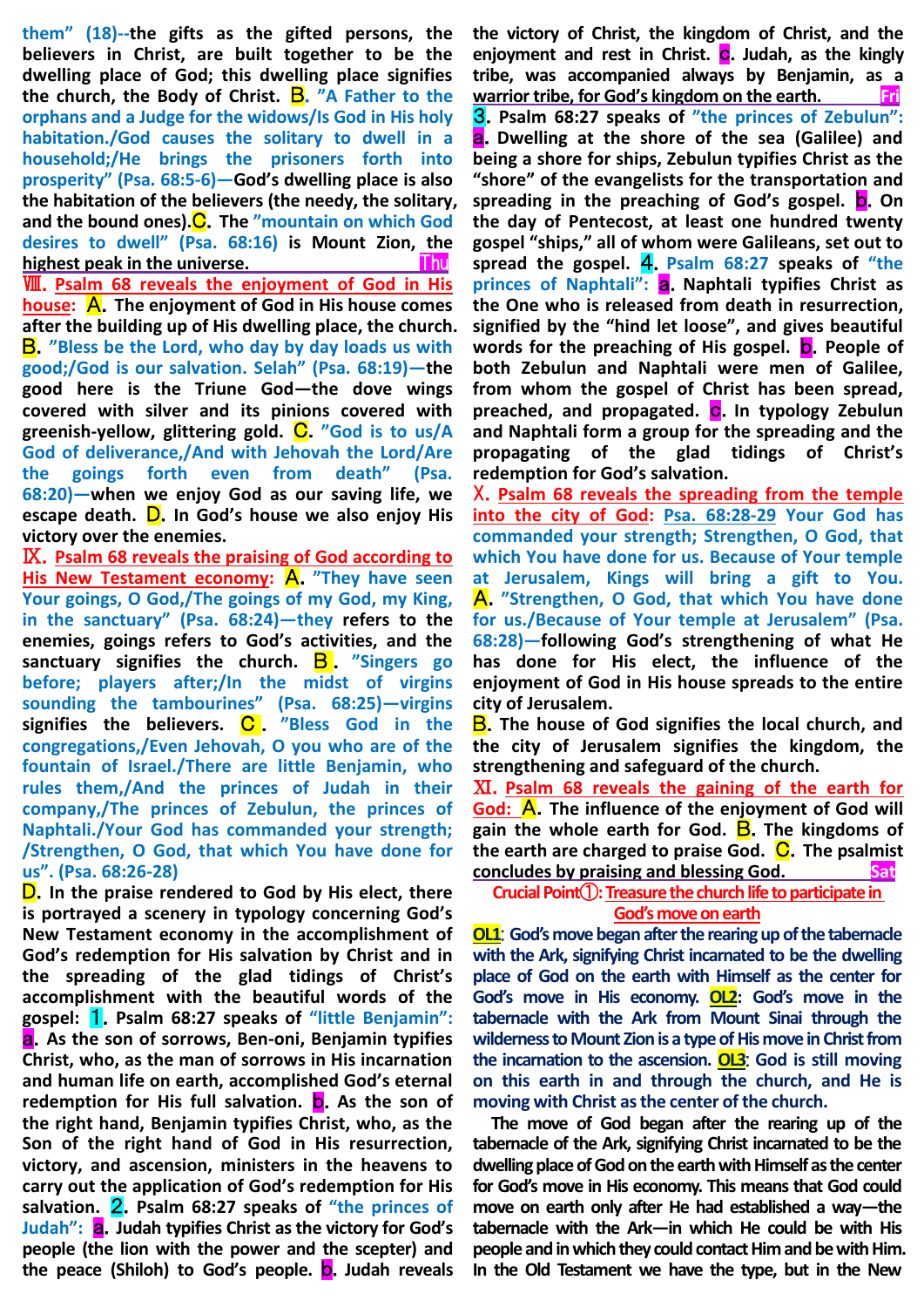**Testament we have Christ as the reality of the tabernacle of the Ark. God's move...was from Sinai, signifying from the law, through the wilderness, signifying the earth, to Mount Zion, God's dwelling place, signifying God's dwelling place in the heavens....Today we should triumph and exult in the move of God on earth, in His move from incarnation to ascension.** 

**God was moving on the earth in and through His dwelling place with Christ as the center. We must be clear concerning these three points: (1) God is moving on the earth, (2) God's move is in and with the tabernacle, and (3) God's move is with Christ as the center in the tabernacle. Psalm 68 was written with this background. It is an exact portrayal of the situation with God's move on the earth today. God is moving on this earth, He is moving in and through His church, and He is moving with Christ as the center of the church.** 

#### **Application: For Young Working Saints/Graduate Students**

**God is moving on the earth. God's move is with the church as God's tabernacle. And the center of the tabernacle is Christ. If we see in this way, you need to treasure the church life. If you want to participate in God's move, you need to stay in the church life and follow the move of the church closely. Do not sacrifice your church life due to your business life or research. Of course you should not neglect your business life or research. Rather you should ask the Lord to uplift it for His testimony. But train yourself to put the first priority on the church life. Then you can participate in God's move on earth by following the church.** 

**Seeing the vision that you can only participate in God's move on earth in the church life, you should reconsider and restructure your own business life etc. The positioning of the business life etc. should be that i)its priority is next to the church life, ii)it needs to be uplifted for the building of the church. This positioning is opposite of your religious concept. So you need to reconsider carefully before the Lord in prayer. Then after your positioning is set up, restructure it practically. In this way you experience to make Christ as your center in the church life, you can truly participate God's move on earth. Prayer**:**"Oh Lord Jesus, I love You and the church life. God's economy is in a different realm from my religious concept. According to God's economy, Christ and the church have number one priority, but according to my religious concept, my business life has number one priority. For my concept in mind to be renewed, I pray in my spirit, putting my mind on the spirit concerning this divine priority. At the same time, please use my business life for Lord's testimony. In this way, let me participate in God's move on earth in my whole life. May Your will be done on earth through the church."**

#### **Crucial Point**②**:Spread the gospel to people and give the goodly words to people**

**OL1: Psalm 68:27 speaks of "the princes of Zebulun". Dwelling at the shore of the sea (Galilee) and being a shore for ships, Zebulun typifies Christ as the "shore" of the evangelists for the transportation and spreading in the preaching of God's gospel. OL2: On the day of Pentecost, at least one hundred twenty gospel "ships," all of whom were Galileans, set out to spread the gospel. OL3: Psalm 68:27 speaks of "the princes of Naphtali". Naphtali typifies Christ as the One who is released from death in resurrection, signified by the "hind let loose", and gives beautiful words for the preaching of His gospel. OL4: People of both Zebulun and** 

**Naphtali were men of Galilee, from whom the gospel of Christ has been spread, preached, and propagated.**

**Dwelling at the haven of the sea (Galilee) for a haven of ships, Zebulun typifies Christ as the "haven" of the evangelists for the transportation and spreading in the preaching of God's gospel. The gospel has been accomplished, but there is the need of the spreading of the gospel by means of "ships." On the day of Pentecost, atleast one hundred and twenty gospel "ships," all of whom were Galileans, set out to spread the gospel.**

**Genesis 49:21 tells us that Naphtali is a hind let loose and that he gives goodly words. Naphtali typifies Christ as the One who is released from death in resurrection, signified by the "hind let loose", and gives goodly words for the preaching of His gospel (Matt. 28:18-20). In resurrection Christ came to His disciples and charged them to disciple the nations.**

**People of both Zebulun and Naphtali were men of Galilee, from whom the gospel of Christ has been spread, preached, and propagated....In typology Zebulun and Naphtali form a group for the spreading and the propagating of the glad tidings of Christ's redemption for God's salvation.**

#### **Application**:**For Young People/College Students**

**The crucial part of God's move on earth is the preaching of gospel. So then you should become today's Zebulun and Naphtali, transport the gospel to people and give goodly words for the preaching of His gospel. The goodly words for gospel revealed in the Bible can prevent people from having depression or committing suicide.**

**John16:33 These things I have spoken to you that in Me you may have peace. In the world you have affliction, but take courage; I have overcome the world.**

**Philippians4:6 In nothing be anxious, but in everything, by prayer and petition with thanksgiving, let your requests be made known to God; 7 And the peace of God, which surpasses every man's understanding, will guard your hearts and your thoughts in Christ Jesus.**

**1John2:14 …I have written to you, young men, because you are strong and the word of God abides in you and you have overcome the evil one. 15 Do not love the world nor the things in the world. If anyone loves the world, love for the Father is not in him; 16 Because all that is in the world, the lust of the flesh and the lust of the eyes and the vainglory of life, is not of the Father but is of the world. 17And the world is passing away, and its lust, but he who does the will of God abides forever.**

**Testimony of a brother who was saved in the recent gospel preaching activity**:**At the end of the gospel propagation, when we were passing out the tracts in front of the Kobe station, our young sister preached the gospel to a man who was around 50 years old. At that time he was busy, so he came back two days later to be baptized very joyfully. He later testified that the brothers and sisters who preached gospel to him were shinning.** 

**Romans10:15 And how shall they proclaim Him unless they are sent? As it is written, "How beautiful are the feet of those who announce the news of good things!" 17 So faith comes out of hearing, and hearing through the word of Christ. Prayer**:**"Oh Lord Jesus, to participate in God's move on earth, I carry and spread the gospel and speak the goodly words. I pray for my friend, neighbors and relatives by their names.**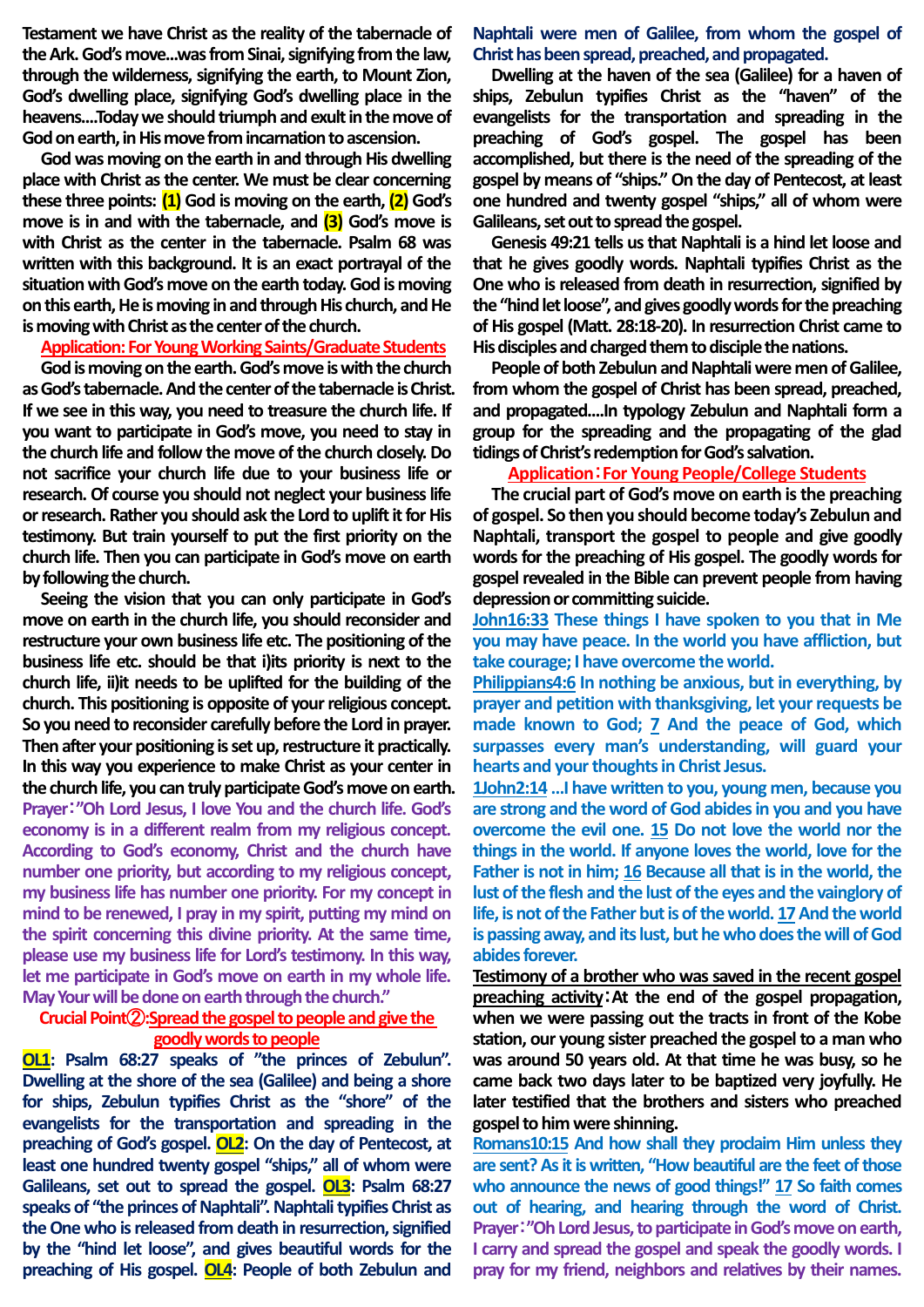**And I go out to preach gospel to them. The feet of those who announce the gospel are shinning in God's eyes and in the eyes of the sons of peace. Hallelujah! Thank You for I can participate inthe gospelwork. "**

♪**God has called us for His purpose, His economyso glorious, For which He was fully processed; Consummated now is He! As the Spirit, He indwells us; As our God allotted portion, Working out His full salvation, Making us the same as He is. (Chorus) Oh, may a clear, controlling vision of the Lord's economy direct my heart, And burn in me until my spirit's wholly set afire! With spirit strong and active we'll press on To consummate God's goal—New Jerusalem, Hallelujah!**

# **LIFE LESSONS 17 THE BREAD BREAKING MEETING (3/4)** Ⅱ.**WORSHIPPING THE FATHER―WITH THE FATHER**:

**The meeting for the breaking of bread is a meeting for the believers' worship. According to the procedure in God's salvation, we first receive the Lord and then draw near to the Father. Thus, in this meeting for worship, we should first remember the Lord and then worship the Father. The center of the section of remembering the Lord is the remembrance of the Lord, and the center of the section of worshipping the Father is the worship of the Father, where all the prayers, hymns, and words should be directed toward the Father.**

⑴ **Matt. 26**:**26-30 Jesus took the bread and blessed and broke it and gave it to the disciples, and said, Take, eat; this is My body. And taking the cup…He gave it to them, saying, Drink of it, all of you; for this is My blood of the covenant…and having sung a hymn, they went out to the Mount of Olives**

**On that day, after the Lord Jesus broke bread and sang a hymn with the disciples, He led them to the Mount of Olives to meet with the Father. A principle is implied and established here, that is, after we have broken the bread to remember the Lord, we ought to be led by Him to worship the Father together.**

⑵ **Heb. 2**:**12 I [the resurrected Christ] will declare Your [the Father's] name to My brothers; in the midst of the church [the meeting with the disciples after resurrection] I will sing hymns of praise unto You"**

**Here is mentioned what the Lord did when He appeared to and met with His disciples after His resurrection, that is, He considered them as brothers and declared to them the Father's name. He also considered them as the church and sang hymns of praise to the Father among them. Although the Lord is the only begotten Son of God, through death and resurrection, He regenerated us who believed in Him (1 Pet. 1:3) that we might become the many sons of God. He then became the firstborn Son of God (Rom. 8:29), leading us, who are the many sons, with Him to the Father. After He was resurrected, He came among the disciples (John 20:19-29) and declared the Father's name to His brothers. Then in the status of the firstborn Son of God, He led His many brothers, who are God's many sons, to sing praises to the Father together, that is, to worship the Father together. According to this fact, after we have broken the bread in remembrance of the Lord, we should be led by the Lord to worship the Father. In this section of the meeting, we take the Father as the** 

**center, and, as depicted in Hymns, #52, all our singing of praises to the Father is the Lord in us leading us to sing praises to the Father.**

### Ⅲ.**THE PERSONS WHO BREAK BREAD**:

### ⑴ **Matt.26:26 Jesus took the bread…and gave it to the disciples**

**When the Lord established the breaking of bread, He gave the bread and the cup to His disciples, that is, to those who have believed into Him, have His life, and belong to Him. Of course, only those who have such a relationship with the Lord and who know the Lord as their personal Savior can remember the Lord by eating His bread and drinking His cup and can display the Lord's death by His bread and His cup.**

## ⑵ **Acts. 2:44-46 And all those who believed… breaking bread**

**Those who break bread must be "those who believed," that is, those who have believed and received the Lord's salvation, who have the Lord's life, and who belong to the Lord. Only such believing persons can and may break bread. Therefore, only those who are saved, who are joined unto the Lord, and who do not live in sin are qualified to eat the bread and drink the cup. No one else can have a share in the Lord's bread and the Lord's cup.**

- Ⅳ.**THE TIME FOR THE BREAKING OF BREAD**:
- ⑴ **Acts 2:42 And they were continuing steadfastly… in the breaking of bread**

**Here it says that the early believers continued steadfastly in the breaking of bread; that is, they continued without ceasing to break bread all the time. We should follow such a pattern.**

#### ⑵ **Acts 2:46 And day by day…breaking bread**

**The early believers continued so steadfastly in the breaking of bread that they did it on a daily basis. At the time, because they were fervent toward the Lord and loved Him deeply, they spontaneously broke bread every day. This tells us that, if possible, the more often we break bread to remember the Lord the better.**

# ⑶ **Acts 20**:**7 And on the first day of the week, when we gathered together to break bread**

**The early believers began by breaking bread daily. Later on, they gradually acquired the habit of doing it once a week on the first day. The first day of the week, which is the Lord's Day, is the day of the Lord's resurrection and the beginning of a new week, signifying that the old things are passed away and a new life has begun. Therefore, it is most appropriate to break bread to remember the Lord on this day. Furthermore, although we display the Lord's death when we break bread, we are actually remembering Him in resurrection.**

**Prayer**: **"O Lord Jesus, thank you for shedding blood for me and redeeming me. Because of your redemption, I have gained the privilege to have a share in the bread breaking meeting with many brothers and sisters. At the beginning of a new week, we will exhibit the death of the Lord, hold on to the bread-breaking to remember the Lord, and wait for the Lord's coming back." Hymn221**